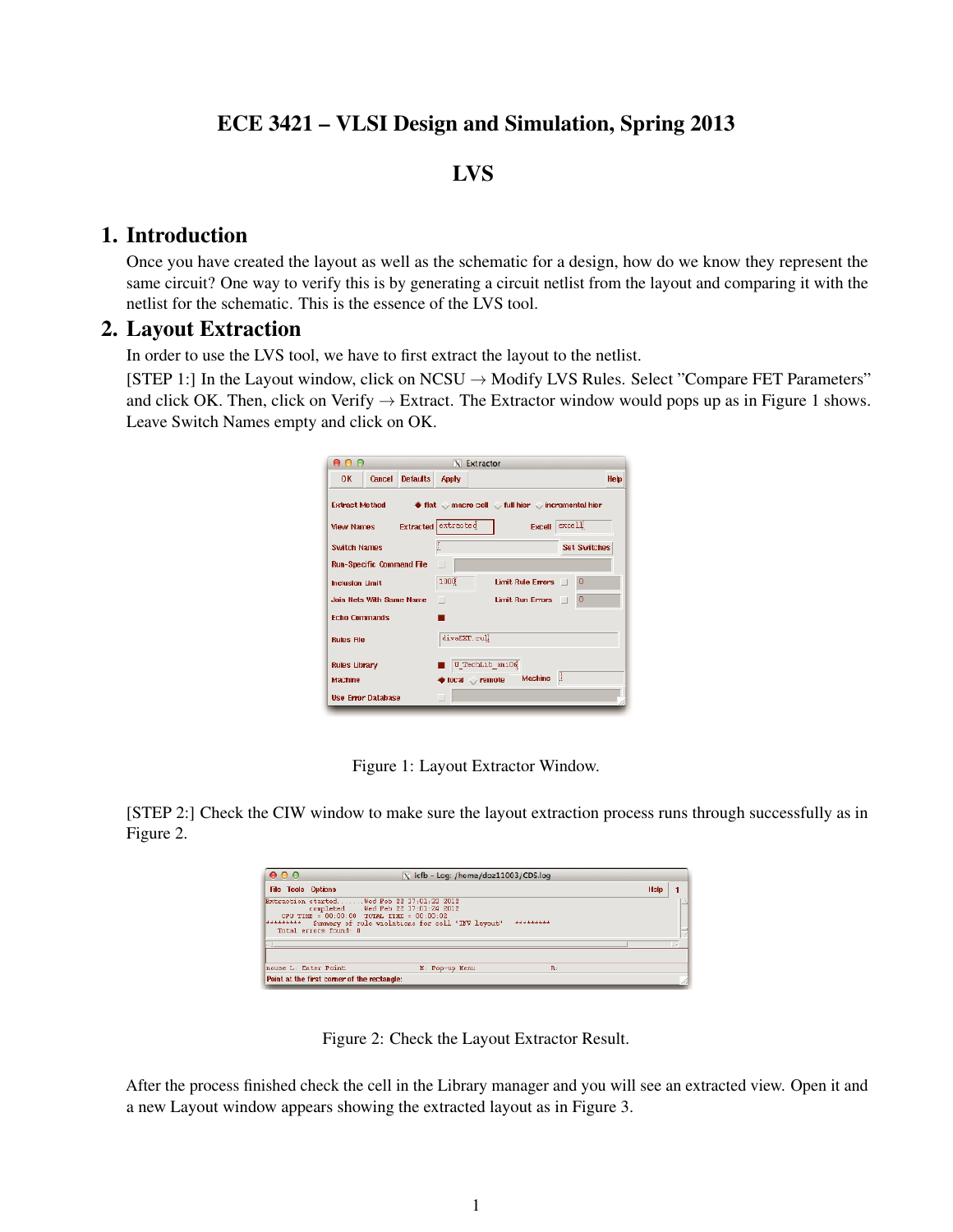

Figure 3: The Extracted Layout.

### 3. Layout Versus Schematic

[STEP 1:] From the layout window, choose Verify  $\rightarrow$  LVS. The dialog box would appear as in Figure 4.

| Commands                                               |                                           |                  | <b>Help</b><br>7 |  |
|--------------------------------------------------------|-------------------------------------------|------------------|------------------|--|
| <b>Run Directory</b>                                   | rad                                       |                  | <b>Browse</b>    |  |
|                                                        |                                           |                  |                  |  |
| <b>Create Netlist</b>                                  | schematic                                 | <b>Extracted</b> |                  |  |
| Library                                                | ece3421)                                  | ece3421)         |                  |  |
| Cell                                                   | INÝ                                       | INV              |                  |  |
| View                                                   | schematic                                 | extracted        |                  |  |
|                                                        | Sel by Cursor<br><b>Browse</b>            | <b>Browse</b>    | Sel by Cursor    |  |
| <b>Rules File</b>                                      | divaLVS.rul                               |                  | <b>Browse</b>    |  |
| <b>Rules Library</b>                                   | NCSU TechLib ami06                        |                  |                  |  |
| <b>LVS Options</b><br>Rewiring<br><b>Device Fixing</b> |                                           |                  |                  |  |
|                                                        | Create Cross Reference <b>T</b> Terminals |                  |                  |  |
|                                                        | Correspondence File   lvs_corr_file       |                  | Create           |  |
| <b>Switch Names</b>                                    | U.                                        |                  |                  |  |
| IQ.<br><b>Priority</b>                                 | Run local $=$                             |                  |                  |  |
| <b>Run</b>                                             | Output  <br><b>Error Display</b>          | <b>Monitor</b>   | Info             |  |
|                                                        |                                           |                  |                  |  |

Figure 4: Artist LVS Window.

Specify the Run Directory as well as the Cell and View you want to compare using the corresponding Browse button. If you are running LVS on a very large layout, it is better to create a run directory on a spare disk so that LVS won't run out of disk space.

Make sure that you have choose the correct Rules File and Library by check the box beside it. If you already have executed an LVS under the specified directory before, a window will pop-up which might say "The selected LVS rule directory does not match the run form". Just click on Form contents and OK.